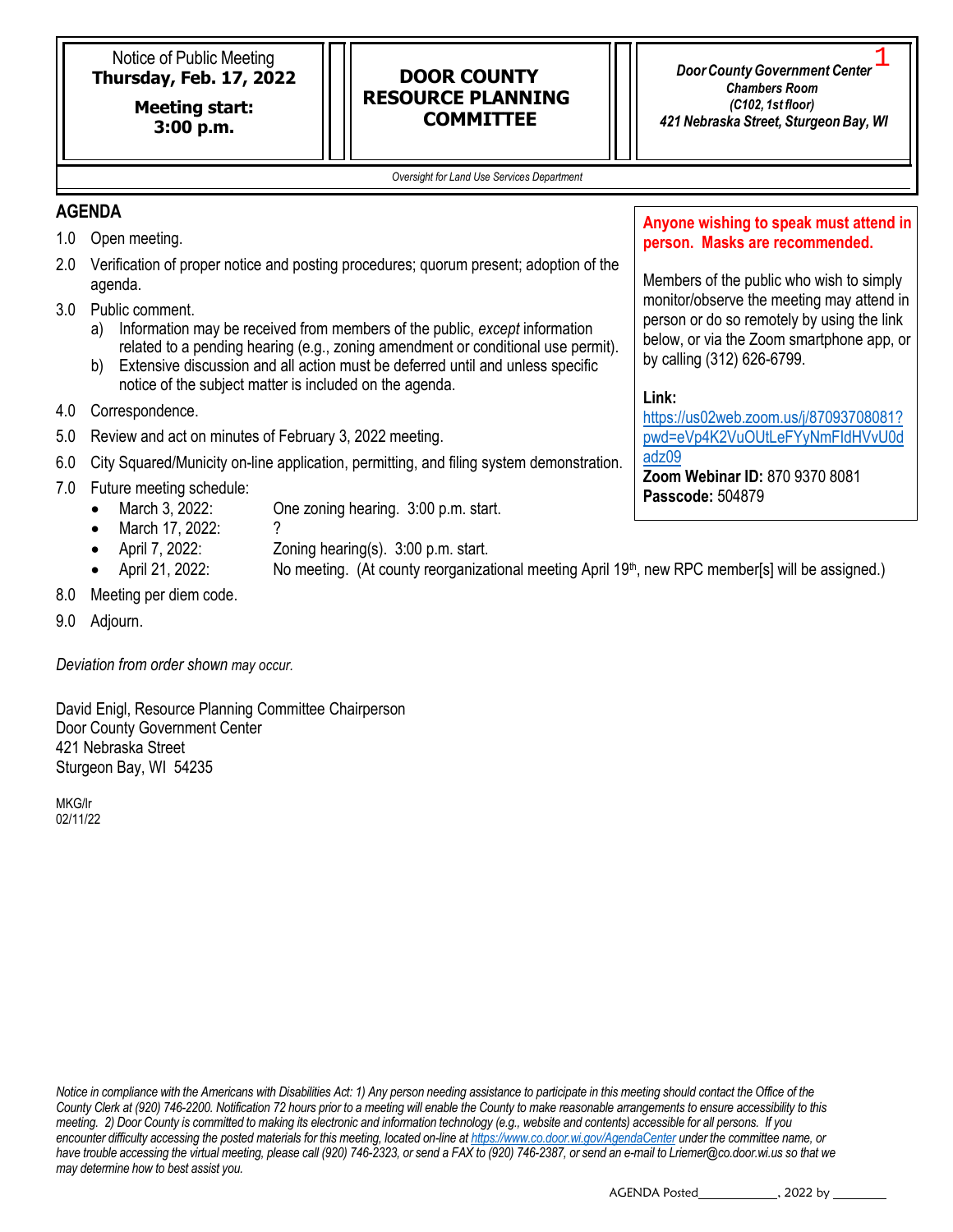## **MINUTES OF MEETING DOOR COUNTY RESOURCE PLANNING COMMITTEE**

## **February 3, 2022**

#### **1.0 Open meeting (upon conclusion of four public hearings starting at 3:00).**

After the first three public hearings, Chair Enigl paused in order to call a business meeting of the Resource Planning Committee to order at 4:15 p.m. in the Door County Government Center Chambers Room (C102, 1<sup>st</sup> floor), 421 Nebraska Street, Sturgeon Bay, Wisconsin.

Items 6.1.1, 6.1.2, and 6.1.3 were then discussed and decided. By consensus, the RPC then adjourned that business meeting at 4:29 p.m. in order to start the fourth public hearing. Upon conclusion of that hearing, the business meeting was reopened at 5:14 p.m.

**Present:** RPC Members Staff Chers Richard Virlee **Pete Hurth** 

David Enigl **Mariah Goode** Matthew Olson Roy Englebert Kristin Rankin Kass Forkert<br>The Rebecca Kerwin Kerry Johnson Vinni Chomeau Rebecca Kerwin Kerry Johnson

Ken Fisher Tara McKeefry MaryKay Shumway Jeanne Flock *Chris Schmeltz via Zoom* 

#### **2.0 Verification of proper notice and posting procedures; quorum present; adoption of the agenda.**

After verification of proper notice and posting procedures, there was a motion by Fisher, seconded by Englebert, to adopt the agenda as presented. Motion carried unanimously.

#### **3.0 Public comment.**

- **a) Information may be received from members of the public,** *except* **information related to a pending hearing (e.g., zoning amendment or conditional use permit).**
- **b) Extensive discussion and all action must be deferred until and unless specific notice of the subject matter is included on the agenda.**

None.

#### **4.0 Correspondence.**

None.

#### **5.0 Review and act on minutes of January 20, 2022 meeting.**

Motion by Virlee, seconded by Chomeau, to approve the minutes as presented. Motion carried unanimously.

#### **6.0 Zoning hearing matters:**

#### **6.1 Conditional use permits:**

**6.1.1 Larry A. & Diane J. Jacobson Trust, on behalf of Kerry Johnson; miniature golf**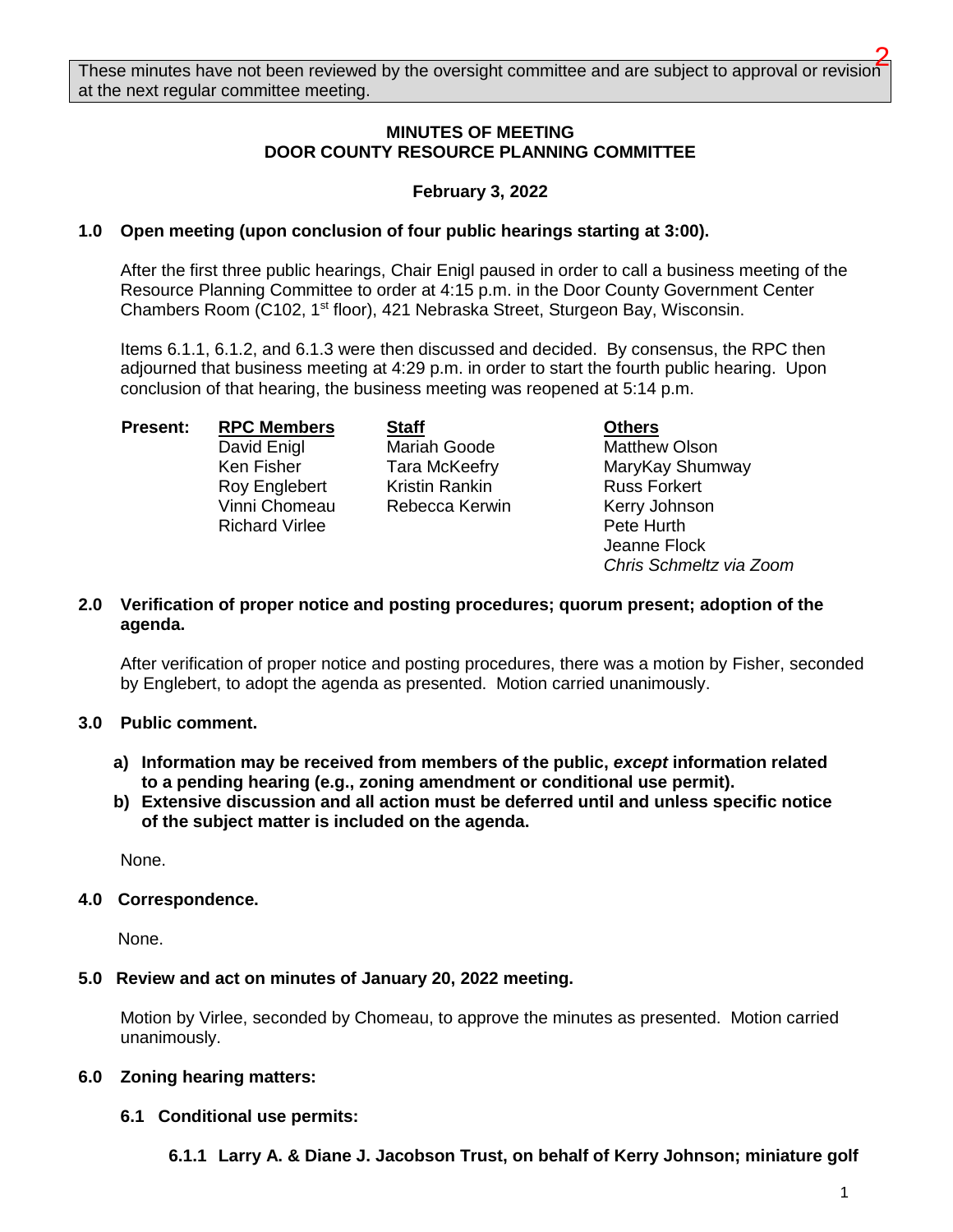## **course (amusement park) and an assembly hall; building for concessions and educational programming; parcel between 3871 & 3859 STH 42; General Commercial (GC) zoning district; Gibraltar.**

Motion by Fisher, seconded by Chomeau, that:

- A. Kerry Johnson proposes to establish an amusement park, comprised entirely of a miniature golf course, and an assembly hall, at the parcel located between 3871 and 3859 STH 42 in the Town of Gibraltar, Door County, Wisconsin, in a General Commercial zoning district under a conditional use permit.
- B. Following a public hearing, the Resource Planning Committee (RPC) finds and concludes that:
	- 1. The applicant has demonstrated by substantial evidence that the application and all conditions and requirements relating to the proposed conditional use are or will be satisfied.
	- 2. There was no substantial evidence to support the opposite conclusion.
	- 3. A conditional use permit valid for twelve months is hereby granted, subject to the following conditions and requirements:
		- a. A Door County Regular Zoning Permit authorizing construction of the concessions/assembly hall building shall be obtained within 12 months; construction must begin within 12 months of the issuance of the regular zoning permit.
		- b. The entire project shall be completed by February 7, 2025.
		- c. The project shall comply with all applicable local, state, and federal building codes and ordinances, including obtaining all required approvals and permits prior to beginning construction.
		- d. The site plan hereby approved is that date-stamped February 3, 2022, which differed from the original only in its depiction of handicappedaccessible parking spaces and storm water runoff plan detention pond location. If amenable to the applicant and allowed by the county ordinances, the parking area depicted on the February 3, 2022 site plan may be decreased in size.
		- e. Any amusement park-type activities not depicted on the site plan including but not limited to go-karts and batting cages – are not authorized by this permit. Establishment of those or any other similar activities, besides or in addition to miniature golf, would require successful application for a future conditional use permit.
		- f. Any outdoor lighting erected in conjunction with this use shall utilize fixtures whose lens, hood, or combination thereof allow no direct beams to be seen from off the property or cast skyward, and the lighting elements of which shall not be visible from adjacent properties.
		- g. The existing vegetation within 10 feet of the west lot line and within 20 feet of the south lot line shall be maintained. Diseased, dead, or invasive species may be removed now or in the future but shall be replaced with new plantings.
		- h. Hours of operation shall be between 9:00 a.m. and 10:00 p.m. (last tickets sold at 9:00 p.m.).
		- i. An affidavit shall be recorded with the Deed to provide successors in interest notice of the conditional use permit and conditions and requirements.

Motion carried unanimously.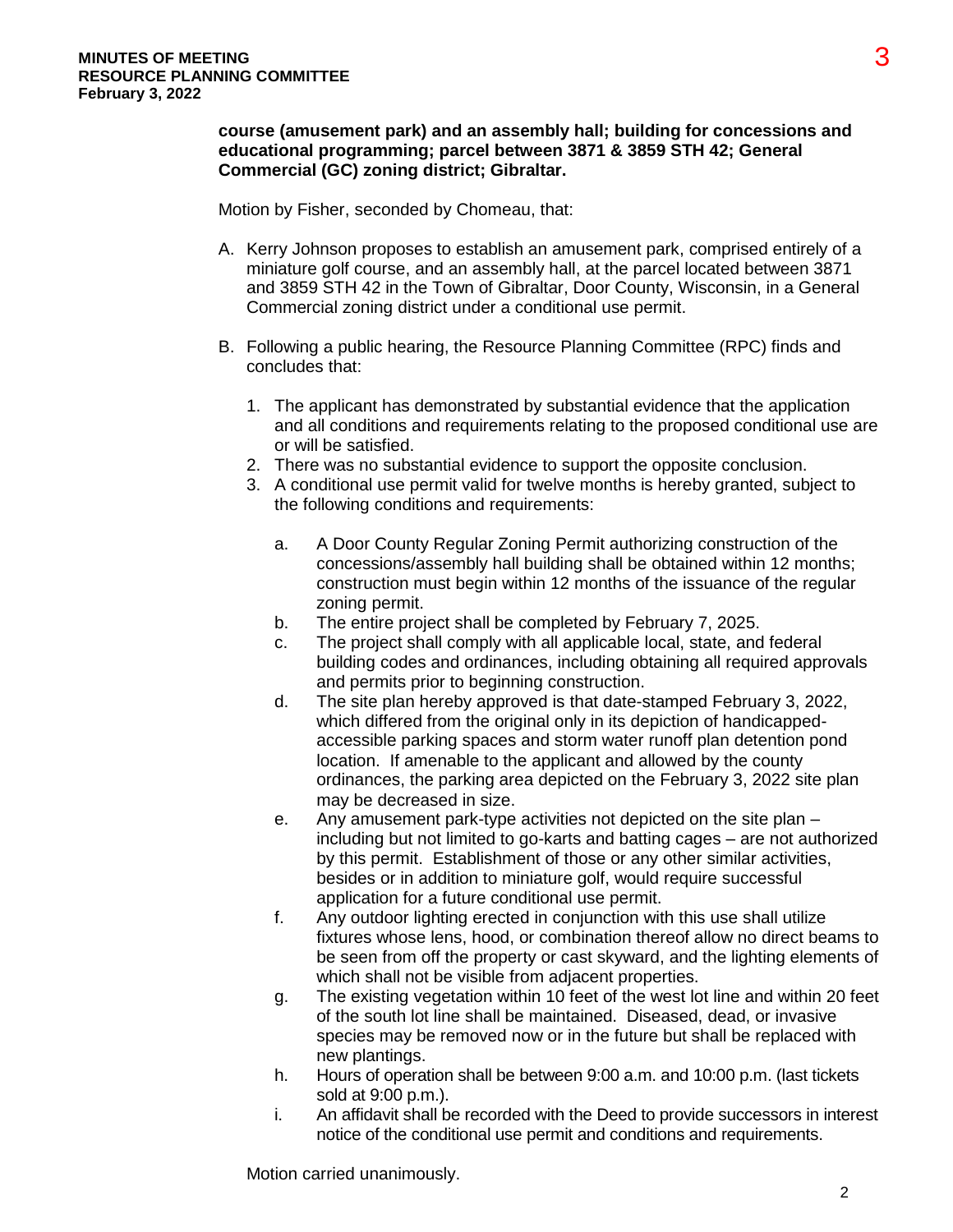## **6.1.2 Yacht Haven, LLC; expand the existing marina with a new 20' x 80' private boat launch ramp; parcel north of and adjacent to 10967 STH 42; Mixed-Use Commercial (MC) zoning district; Liberty Grove.**

Motion by Englebert, seconded by Fisher, that:

- A. Yacht Haven, LLC proposes to expand the existing marina with a new 20' x 80' private boat launch ramp on the parcel north of and adjacent to 10967 STH 42 in the Town of Liberty Grove, Door County, Wisconsin, in a Mixed-Use Commercial zoning district under a conditional use permit.
- B. Following a public hearing, the Resource Planning Committee (RPC) finds and concludes that:
	- 1. The applicant has demonstrated by substantial evidence that the application and all conditions and requirements relating to the proposed conditional use are or will be satisfied.
	- 2. There was no substantial evidence to support the opposite conclusion.
	- 3. A conditional use permit valid for twelve months is hereby granted, subject to the following conditions and requirements:
		- a. The entire project shall be completed by February 7, 2024.
		- b. The proposed reconfiguration of parcels 0180232322844C5 and 0180232322844M shall comply with county zoning and land division ordinance requirements.
		- c. The project shall comply with all applicable local, state, and federal building codes and ordinances, including obtaining all required approvals and permits prior to beginning construction.
		- d. Any outdoor lighting erected in conjunction with this use shall utilize fixtures whose lens, hood, or combination thereof allow no direct beams to be seen from off the property or cast skyward, and the lighting elements of which shall not be visible from adjacent properties.
		- e. An affidavit shall be recorded with the Deed to provide successors in interest notice of the conditional use permit and conditions and requirements.

Motion carried unanimously.

#### **6.1.3 Marina Development, LLC; expand the existing Multiple Occupancy Development known as Yacht Harbor Shores Condo to include a 2-unit building with a total of 7 bedrooms; 10977 Harbor Shores Ct.; High Density Residential (HD) zoning district; Liberty Grove.**

Motion by Fisher, seconded by Virlee, that:

- A. Marina Development, LLC proposes to expand the existing Multiple Occupancy Development known as Yacht Harbor Shores Condo to include a duplex with a total of seven bedrooms at 10977 Harbor Shores Court in the Town of Liberty Grove, Door County, Wisconsin, in a High-Density Residential zoning district under a conditional use permit.
- B. Following a public hearing, the Resource Planning Committee (RPC) finds and concludes that: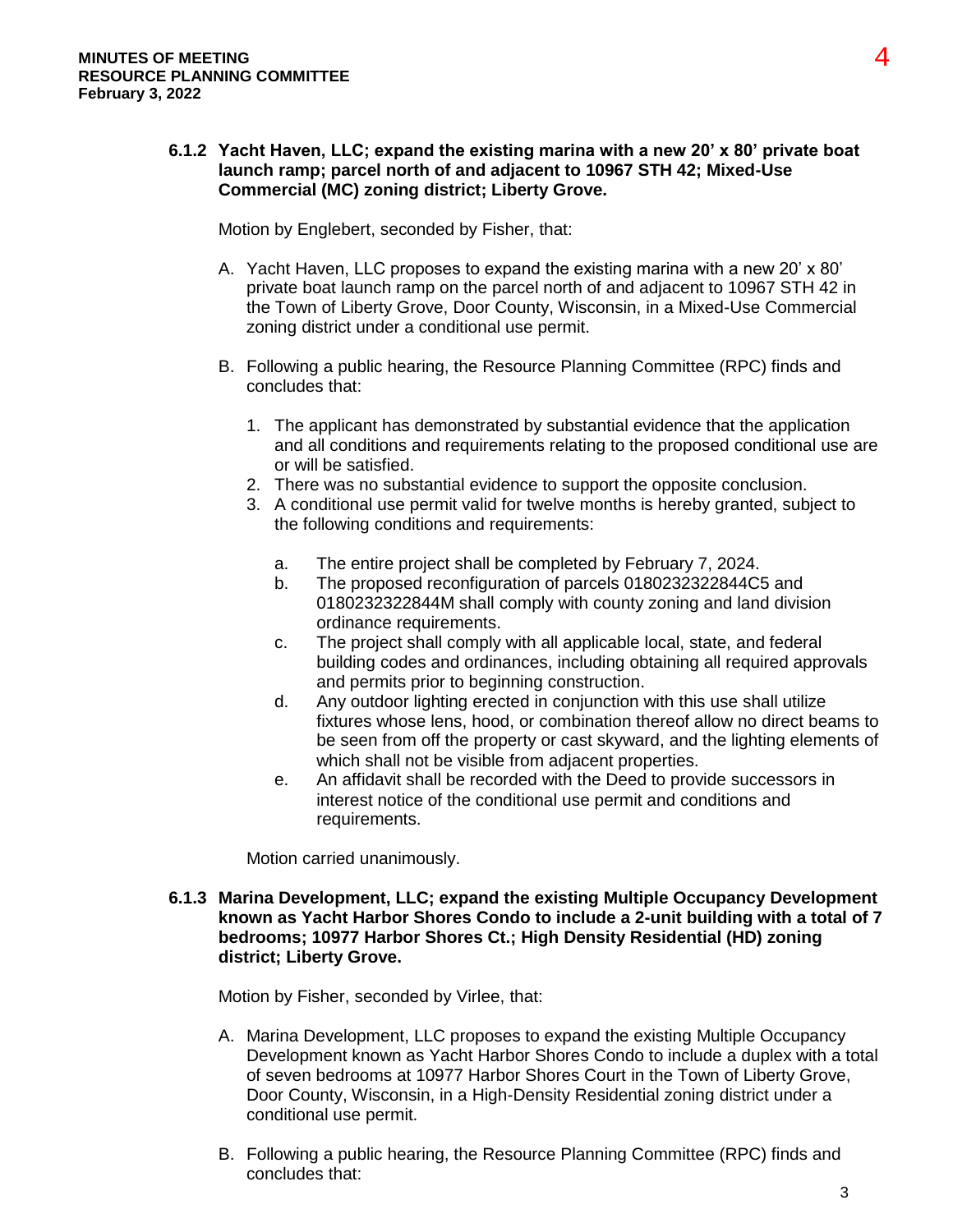- 1. The applicant has demonstrated by substantial evidence that the application and all conditions and requirements relating to the proposed conditional use are or will be satisfied.
- 2. There was no substantial evidence to support the opposite conclusion.
- 3. A conditional use permit valid for twelve months is hereby granted, subject to the following conditions and requirements:
	- a. A Door County Regular Zoning Permit authorizing construction of the building shall be obtained within 12 months; construction must begin within 12 months of the issuance of the regular zoning permit.
	- b. The entire project shall be completed by February 7, 2024.
	- c. The project shall comply with all applicable local, state, and federal building codes and ordinances, including obtaining all required approvals and permits prior to beginning construction.
	- d. Any outdoor lighting erected in conjunction with this use shall utilize fixtures whose lens, hood, or combination thereof allow no direct beams to be seen from off the property or cast skyward, and the lighting elements of which shall not be visible from adjacent properties.
	- e. An affidavit shall be recorded with the Deed to provide successors in interest notice of the conditional use permit and conditions and requirements.

Motion carried unanimously.

#### **6.2 Zoning ordinance text amendments:**

**6.2.1 Resource Planning Committee; Door County Comprehensive Zoning Ordinance regulations related to housing; including decreasing minimum square footage for many housing options, less restrictive permit processes for some housing options, and elimination of numerous town-specific regulations.** 

Motion by Fisher, seconded by Englebert, to recommend to county board adoption of the zoning ordinance text amendments as presented. Motion carried unanimously.

## **7.0 Adoption of Resolution regarding potential amendment of Door County Comprehensive & Farmland Preservation Plan to expand the Core Area Boundary of Ellison Bay; related hearing held January 20th, 2022.**

Motion by Fisher, seconded by Chomeau, to adopt the resolution as presented. Motion carried unanimously.

#### **8.0 Future meeting schedule:**

- **February 17, 2022: Possible zoning hearing, City Squared demonstration. 3:00 p.m. start.**
- **March 3, 2022: Likely 2-4 zoning hearings. 3:00 p.m. start.**
- **March 17, 2022: ?**

There will be no hearings February 17<sup>th</sup>, but the committee will meet for the City Squared demo. There will be several hearings March  $3<sup>rd</sup>$ ; not known if any hearings will be ready for March 17<sup>th</sup>.

Meeting schedule as discussed, noted.